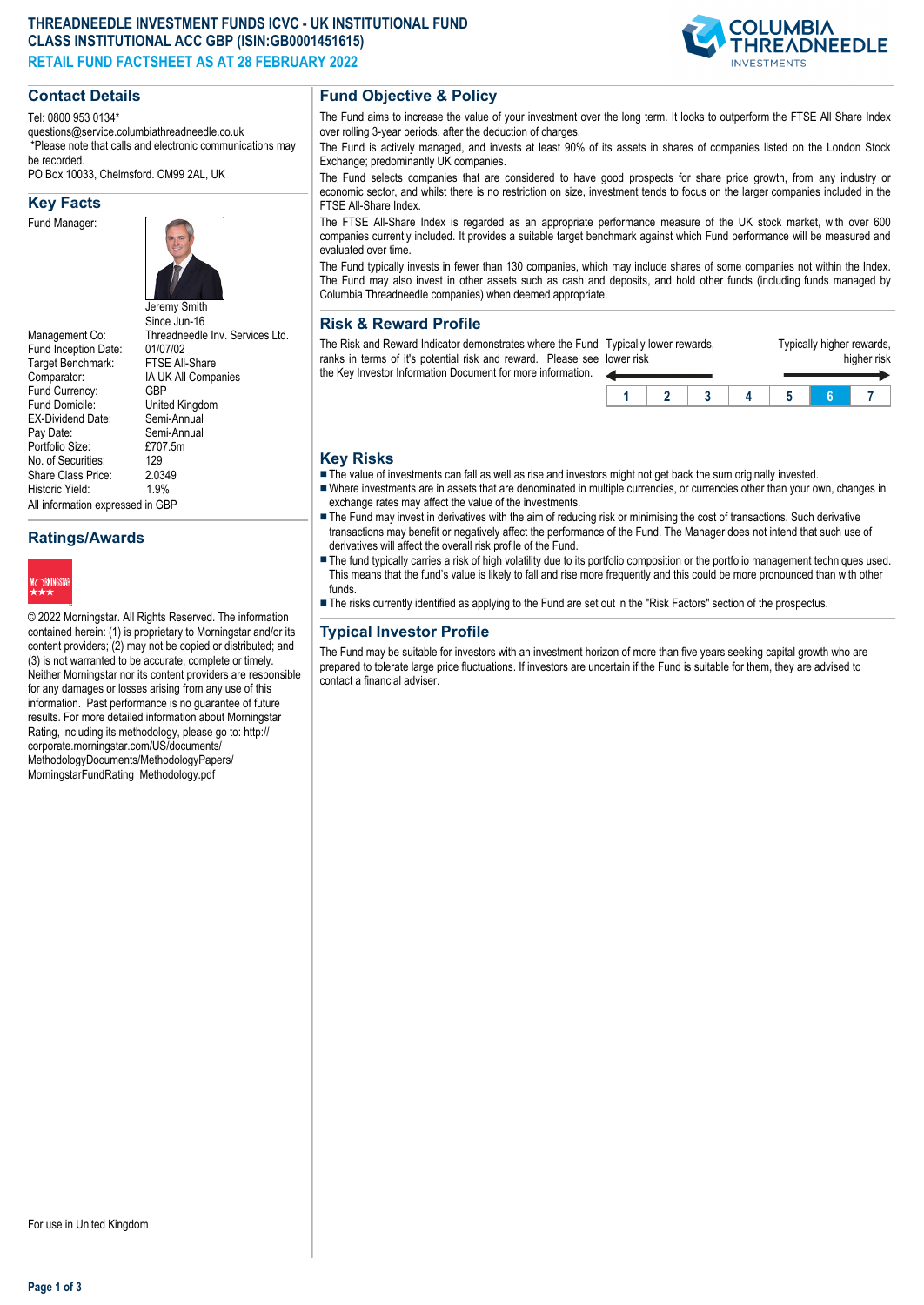# **Holdings & Asset Allocation**

| Top 10 Holdings (%)    |        |  |  |  |  |  |  |
|------------------------|--------|--|--|--|--|--|--|
| <b>Security Name</b>   | Weight |  |  |  |  |  |  |
| Shell PLC Class B      | 6.1    |  |  |  |  |  |  |
| AstraZeneca PLC        | 5.6    |  |  |  |  |  |  |
| GlaxoSmithKline plc    | 4.2    |  |  |  |  |  |  |
| Unilever PLC           | 3.5    |  |  |  |  |  |  |
| BP p.l.c.              | 2.8    |  |  |  |  |  |  |
| Diageo plc             | 2.7    |  |  |  |  |  |  |
| Anglo American plc     | 2.7    |  |  |  |  |  |  |
| <b>Tesco PLC</b>       | 2.4    |  |  |  |  |  |  |
| <b>BAE Systems plc</b> | 2.1    |  |  |  |  |  |  |
| Imperial Brands PLC    | 2.1    |  |  |  |  |  |  |
| <b>Total</b>           | 34.3   |  |  |  |  |  |  |

| <b>Weightings (%)</b>         |             |              |             |  |  |  |  |  |  |
|-------------------------------|-------------|--------------|-------------|--|--|--|--|--|--|
| <b>Sector</b>                 | <b>Fund</b> | <b>Index</b> | <b>Diff</b> |  |  |  |  |  |  |
| Industrials                   | 19.5        | 12.4         | 7.1         |  |  |  |  |  |  |
| <b>Consumer Discretionary</b> | 16.6        | 11.5         | 5.2         |  |  |  |  |  |  |
| <b>Consumer Staples</b>       | 15.5        | 15.3         | 0.2         |  |  |  |  |  |  |
| Financials                    | 13.6        | 22.4         | $-8.8$      |  |  |  |  |  |  |
| <b>Health Care</b>            | 11.5        | 10.1         | 1.4         |  |  |  |  |  |  |
| Energy                        | 9.1         | 9.5          | $-0.5$      |  |  |  |  |  |  |
| <b>Basic Materials</b>        | $5.5\,$     | 8.4          | $-2.9$      |  |  |  |  |  |  |
| Utilities                     | 2.9         | 3.5          | $-0.6$      |  |  |  |  |  |  |
| Telecommunications            | 1.9         | 2.3          | $-0.3$      |  |  |  |  |  |  |
| Technology                    | 1.7         | 1.4          | 0.3         |  |  |  |  |  |  |
| <b>Real Estate</b>            | 1.0         | 3.2          | $-2.2$      |  |  |  |  |  |  |
| Cash Equivalents              | 0.7         | --           | 0.7         |  |  |  |  |  |  |
| Cash                          | 0.4         |              | 0.4         |  |  |  |  |  |  |

#### **Performance**

**Past Performance does not predict future returns. The return of your investment may change as a result of currency fluctuations if your investment is made in a currency other than that used in the past performance calculation.** 

## **10 Years NAV (GBP)**



# **Calendar Year Performance (GBP)**

|                           | 2021    | 2020    | 2019    | 2018   | 2017    | 2016   | 2015    | 2014    | 2013    | 2012   |
|---------------------------|---------|---------|---------|--------|---------|--------|---------|---------|---------|--------|
| Share Class (Net)         | 16.0    | $-10.6$ | 19.6    | $-9.3$ | 11.1    | 14.3   | 3.6     | 0.7     | 24.6    | 15.3   |
| Comparator (Net)          | 17.4    | $-7.6$  | 21.9    | -10.2  | 13.0    | 11.9   | 5.0     | 0.9     | 25.8    | 14.3   |
| <b>Comparator Ranking</b> | 154/242 | 176/240 | 148/234 | 88/227 | 175/222 | 81/215 | 113/208 | 113/205 | 109/197 | 85/194 |
| Target Benchmark (Gross)  | 18.3    | $-9.8$  | 19.2    | $-9.5$ | 13.7    | 16.8   | 1.0     |         | 20.8    | 12.3   |

## **Annualised Performance (GBP) 12M Rolling Period (GBP)**

|                           | 1 YR   | 3 YR    | <b>5 YR</b> | <b>10 YR</b> | $03/21 - 02/22$ | $\frac{03/20 - 0.21}{02/21}$ | $\frac{03/19}{02/20}$ | 03/18 -<br>02/19 | $\frac{03/17}{02/18}$ | 03/16 -<br>02/17 | $03/15 -$<br>02/16 | $03/14 -$<br>02/15 | $03/13 -$<br>02/14 | $\frac{03/12 - 03/12}{02/13}$ |
|---------------------------|--------|---------|-------------|--------------|-----------------|------------------------------|-----------------------|------------------|-----------------------|------------------|--------------------|--------------------|--------------------|-------------------------------|
| Share Class (Net)         |        | 4.5     | 3.5         | 6.6          | 11.2            | 4.4                          |                       | -0.3             | 4.5                   | 20.2             | -5.                | 5.7                | 16.8               | 12.9                          |
| Comparator (Net)          |        | 5.2     | 4.3         | 7.0          | 9.4             | 5.4                          | $-0.2$                | $-0.1$           | 5.6                   | 20.2             | $-5.7$             | 4.8                | 18.6               | 14.3                          |
| <b>Comparator Ranking</b> | 93/244 | 158/234 | 163/225     | 122/195      | 93/244          | 139/241                      | 161/234               | 120/229          | 144/225               | 107/215          | 98/211             | 61/206             | 118/197            | 120/195                       |
| Target Benchmark (Gross)  | 16.0   | 5.8     | 4.7         | 6.9          | 16.0            | 3.5                          |                       |                  | 4.4                   | 22.8             | -7.3               | 5.6                | 13.3               | 14.7                          |

Source Morningstar UK Limited © 2022 as at 28/02/22. Based on the bid-to-bid and assuming income is reinvested including ongoing charges excluding entry and exit charges. Index returns include capital gains and assume reinvestment of any income. The index does not include fees or charges and you cannot invest directly in it. The Investment Association (IA) is the trade body representing the UK investment management industry.

Annualised performance measures how much an investment has grown on average each year.12 month Rolling Period shows annualised average returns for the periods stated.